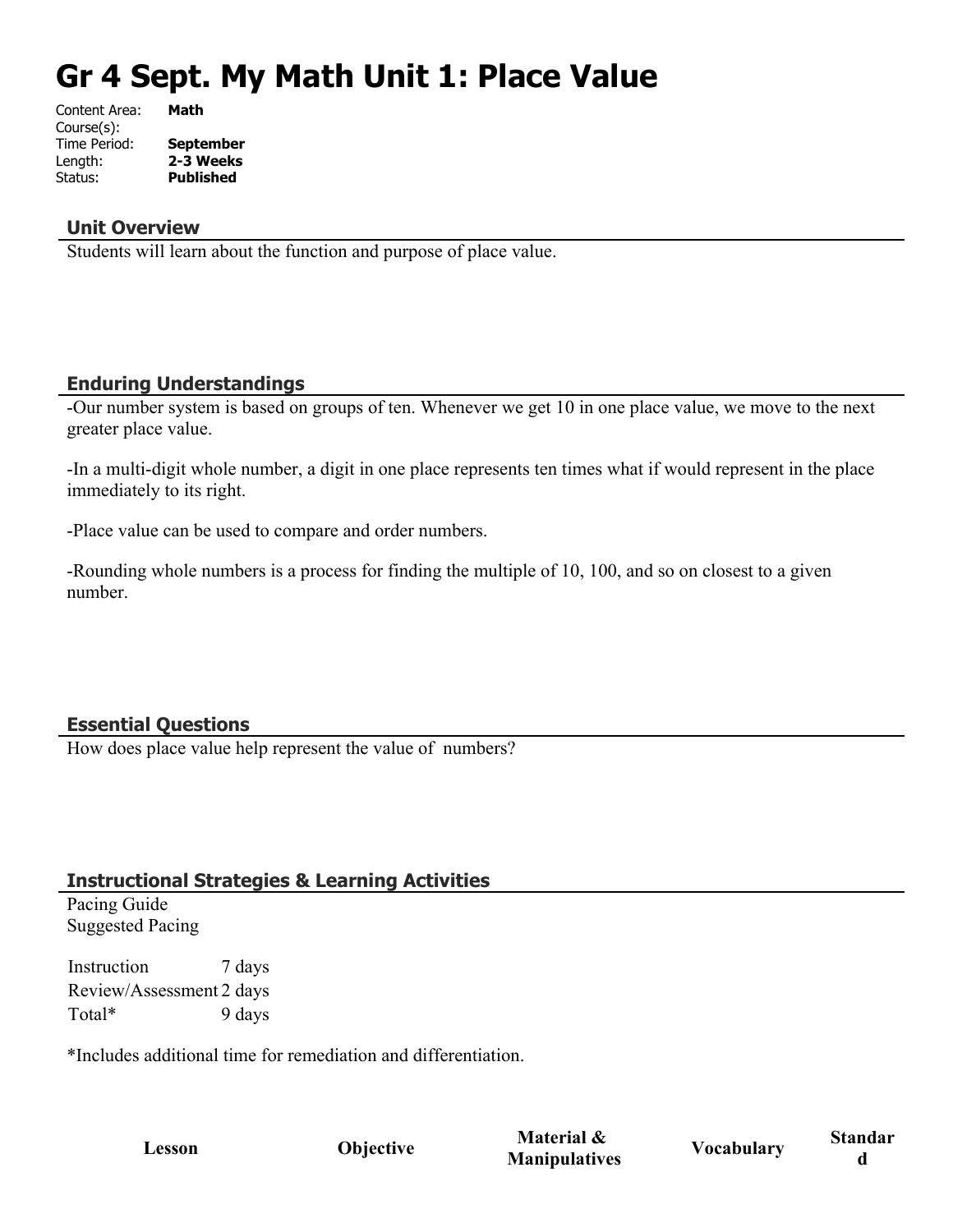| Lesson 1 pp. $11-16$<br>Place Value                              | Identify the place value of • base-ten blocks                         |                                                   | digit<br>place value                                  | 4.NBT.1                                             |
|------------------------------------------------------------------|-----------------------------------------------------------------------|---------------------------------------------------|-------------------------------------------------------|-----------------------------------------------------|
|                                                                  | digits in multi-digit<br>numbers.                                     |                                                   |                                                       | Major<br>Cluster                                    |
| Lesson $2 pp. 17-22$                                             | Read and write multi-digit • base-ten blocks<br>whole numbers.        |                                                   | expanded form<br>period<br>standard form<br>word form | <b>MP</b><br>2, 4, 6, 7<br>4.NBT.2                  |
| Read and Write Multi-<br>Digit Numbers                           |                                                                       |                                                   |                                                       | Major<br>Cluster                                    |
|                                                                  |                                                                       |                                                   |                                                       | <b>MP</b><br>1, 2, 3, 6,<br>7                       |
| Lesson 3 pp. 23-28<br><b>Compare Numbers</b>                     | Compare numbers using a • base-ten blocks<br>number line and a place- |                                                   | is equal to $(=)$<br>is greater than $(>)$            | 4.NBT.2                                             |
|                                                                  | value chart.                                                          |                                                   | is less than $(\le)$<br>number line                   | Major<br>Cluster                                    |
| Lesson 4 pp. $29-34$<br><b>Order Numbers</b>                     | Order numbers by using $a \cdot \text{index cards with } 4$ -         |                                                   |                                                       | <b>MP</b><br>1, 2, 3, 5,<br>6, 7<br>4.NBT.2         |
|                                                                  | place-value chart and<br>comparing the digit<br>values.               | digit numbers from<br>1,000 to $6,000$ on<br>them |                                                       | Major<br>Cluster                                    |
|                                                                  |                                                                       |                                                   |                                                       | <b>MP</b><br>1, 2, 3, 4,<br>6, 7                    |
| <b>Check My Progress</b><br>Estimate numbers by<br>• index cards |                                                                       |                                                   |                                                       |                                                     |
| Lesson 5 pp. 37-42<br>Use Place Value to Round rounding.         |                                                                       |                                                   |                                                       | $4.$ NBT $.3$<br>Major<br>Cluster                   |
| Lesson 6 pp. 43-48<br>Problem-Solving                            | Use the four-step plan to<br>solve problems.                          |                                                   |                                                       | <b>MP</b><br>2, 3, 4, 5,<br>6<br>4.NBT.2<br>4.NBT.3 |
| Investigation: Use the<br>Four-Step Plan                         |                                                                       |                                                   |                                                       | Major<br>Cluster                                    |
|                                                                  |                                                                       |                                                   |                                                       | <b>MP</b><br>1, 3, 5, 6,<br>7                       |

## **My Chapter Review**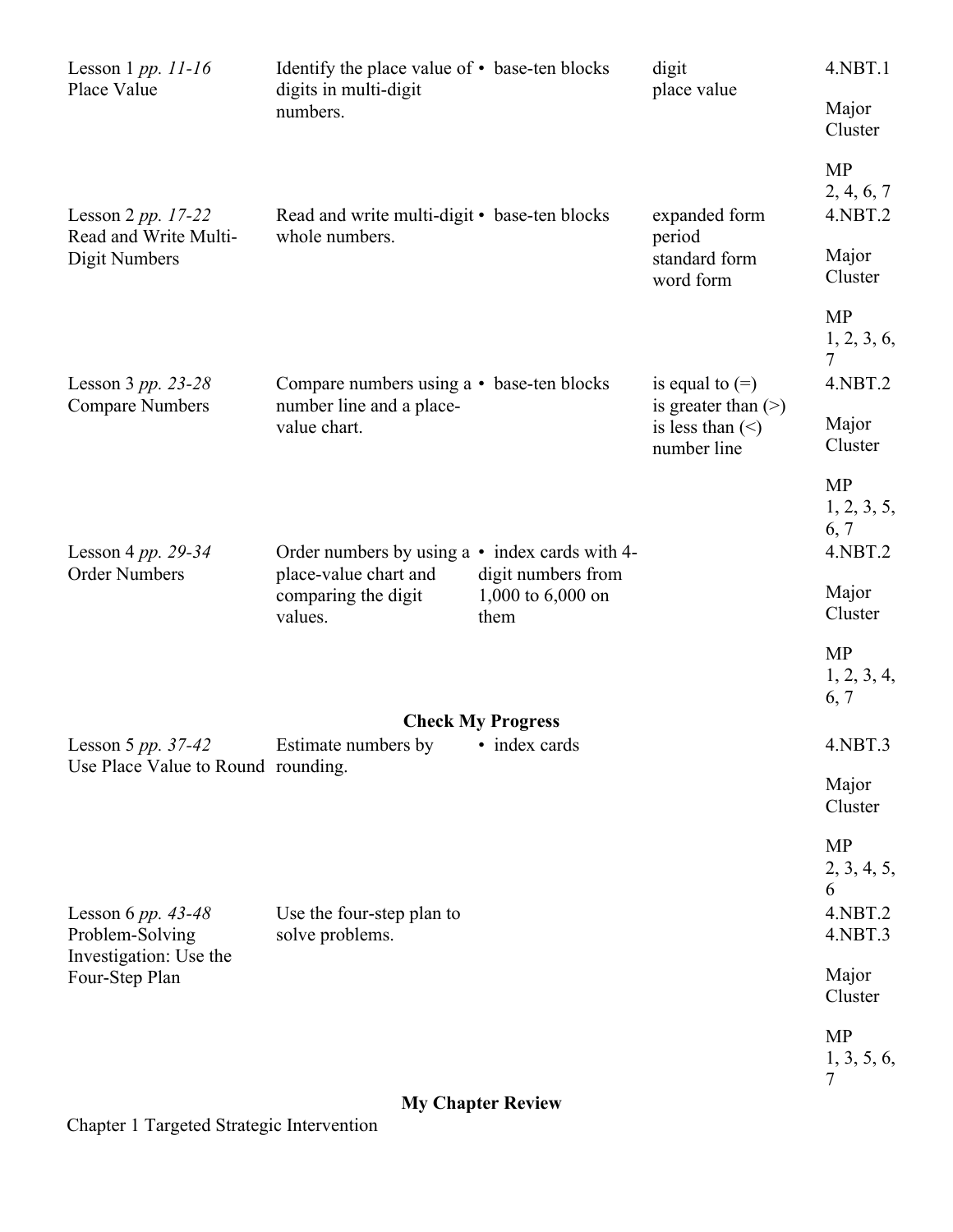

## **Integration of Career Readiness, Life Literacies and Key Skills**

**MP2** Reason abstractly and quantitatively.

**MP4** Model with Mathematics.

**MP6** Attend to Precision

**MP7** Look for and make use of structure.

| <b>WRK.9.2.5.CAP</b> | Career Awareness and Planning                                                                                                                                                                     |
|----------------------|---------------------------------------------------------------------------------------------------------------------------------------------------------------------------------------------------|
|                      | Multiple solutions often exist to solve a problem.                                                                                                                                                |
| WRK.9.2.5.CAP.1      | Evaluate personal likes and dislikes and identify careers that might be suited to personal<br>likes.                                                                                              |
| TECH.9.4.8.DC.5      | Manage digital identity and practice positive online behavior to avoid inappropriate forms<br>of self-disclosure.                                                                                 |
| <b>TECH.9.4.8.CT</b> | Critical Thinking and Problem-solving                                                                                                                                                             |
| WRK.9.2.5.CAP.2      | Identify how you might like to earn an income.                                                                                                                                                    |
|                      | An individual's passions, aptitude and skills can affect his/her employment and earning<br>potential.                                                                                             |
| WRK.9.2.5.CAP.3      | Identify qualifications needed to pursue traditional and non-traditional careers and<br>occupations.                                                                                              |
|                      | An essential aspect of problem solving is being able to self-reflect on why possible<br>solutions for solving problems were or were not successful.                                               |
| WRK.9.2.5.CAP.4      | Explain the reasons why some jobs and careers require specific training, skills, and<br>certification (e.g., life guards, child care, medicine, education) and examples of these<br>requirements. |

## **Technology and Design Integration**

- SMARTboard technology
- Google Applications (documents, forms, spreadsheets, presentation)
- Dreambox
- Online textbook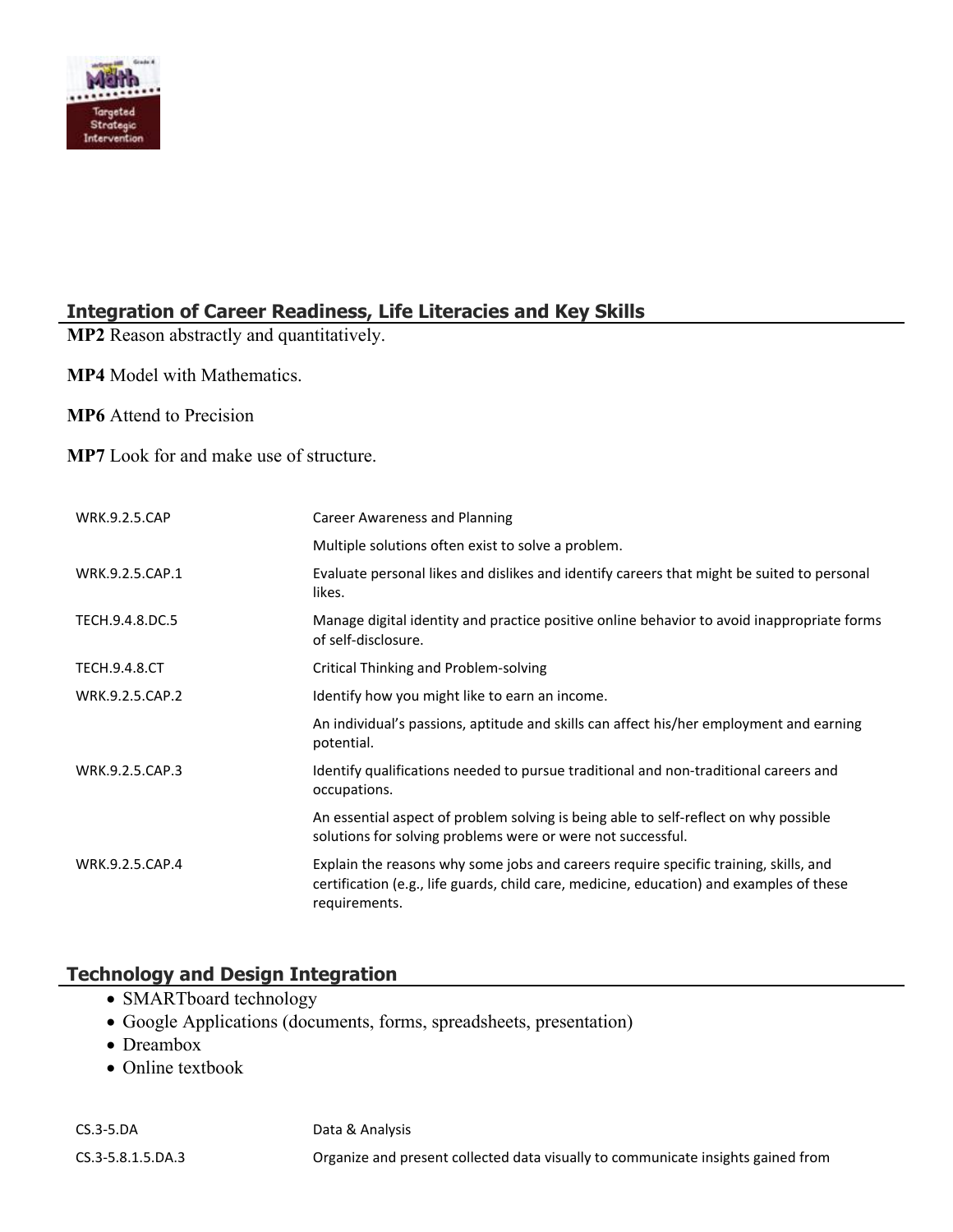different views of the data.

Individuals can select, organize, and transform data into different visual representations and communicate insights gained from the data.

#### **Interdisciplinary Connections**

Real World Problem Solving "Rivers and Mountains of the United States"

| LA.RF.4.3   | Know and apply grade-level phonics and word analysis skills in decoding and encoding<br>words.                                                                                                                                                                               |
|-------------|------------------------------------------------------------------------------------------------------------------------------------------------------------------------------------------------------------------------------------------------------------------------------|
| LA.RF.4.4.A | Read grade-level text with purpose and understanding.                                                                                                                                                                                                                        |
| LA.RI.4.4   | Determine the meaning of general academic and domain-specific words or phrases in a<br>text relevant to a grade 4 topic or subject area.                                                                                                                                     |
| LA.RI.4.1   | Refer to details and examples in a text and make relevant connections when explaining<br>what the text says explicitly and when drawing inferences from the text.                                                                                                            |
| LA.RI.4.7   | Interpret information presented visually, orally, or quantitatively (e.g., in charts, graphs,<br>diagrams, time lines, animations, or interactive elements on Web pages) and explain how<br>the information contributes to an understanding of the text in which it appears. |

#### **Differentiation**

-Reteach Master

-Hands-On Activity

-Enrich Master

#### **Modifications & Accommodations**

IEP and 504 accommodations will be utilized.

Provide an outline of material to be covered

-Individualized assignments, e.g., length, number, due date, topic

-Allow student to use technology-online textbook

-Use of graphic organizers

- -Use highlighter for key information
- -Read directions, passages, and word problems aloud as needed-online presentation

-Use of calculator and matrix for multiplication and division

-Provide textbook in audio format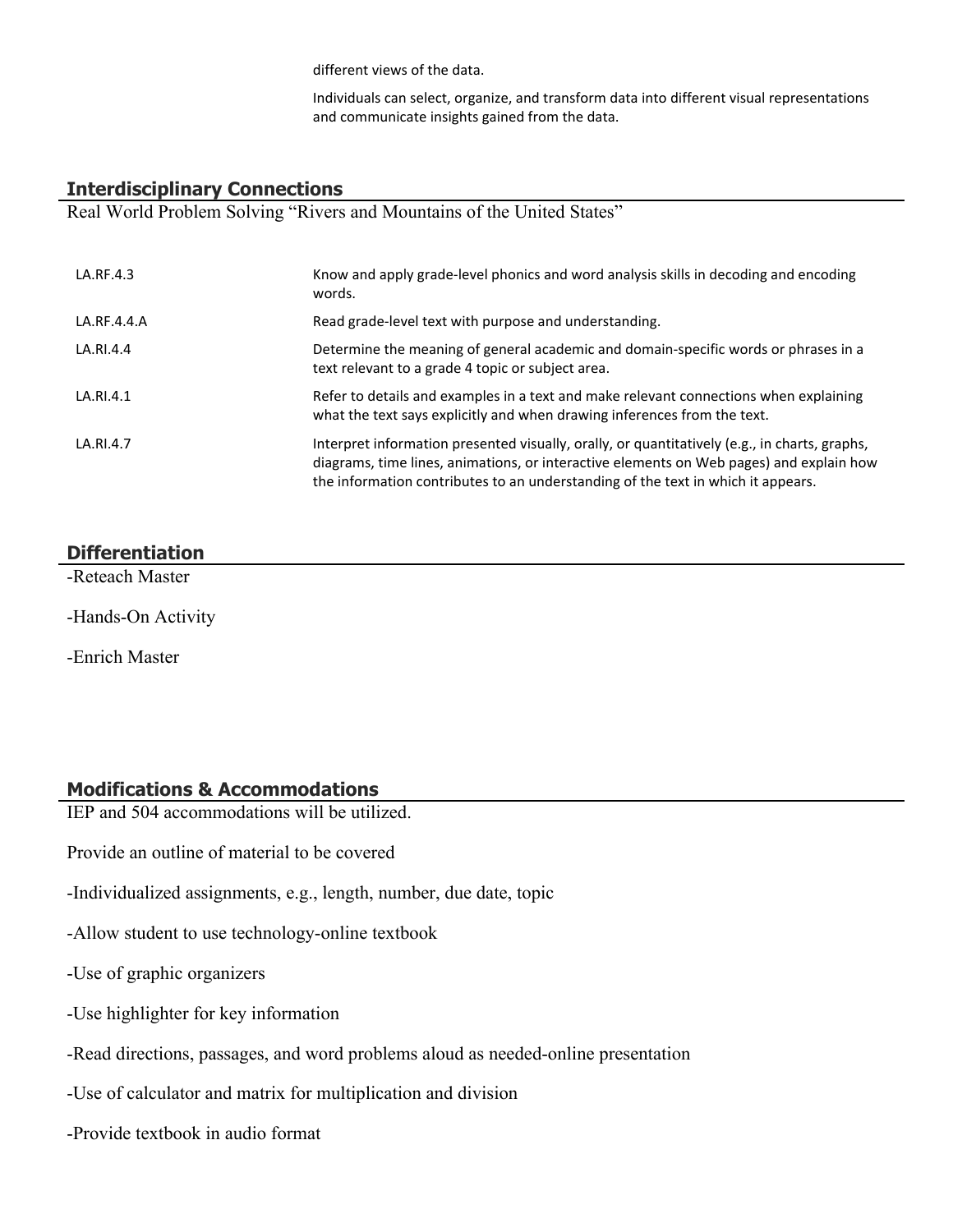-Demonstrate directions and procedures/give examples

#### **Benchmark Assessments**

- Diagnostic
- Aimsweb
- End of year test

## **Formative Assessments**

Check My Progress

-My Chapter Review

-Homework Practice

-Independent Practice

## **Summative Assessments**

-Chapter 1 Assessment

## **Instructional Materials**

Base-ten blocks

Index Cards

Online Text

Textbook

#### **Standards**